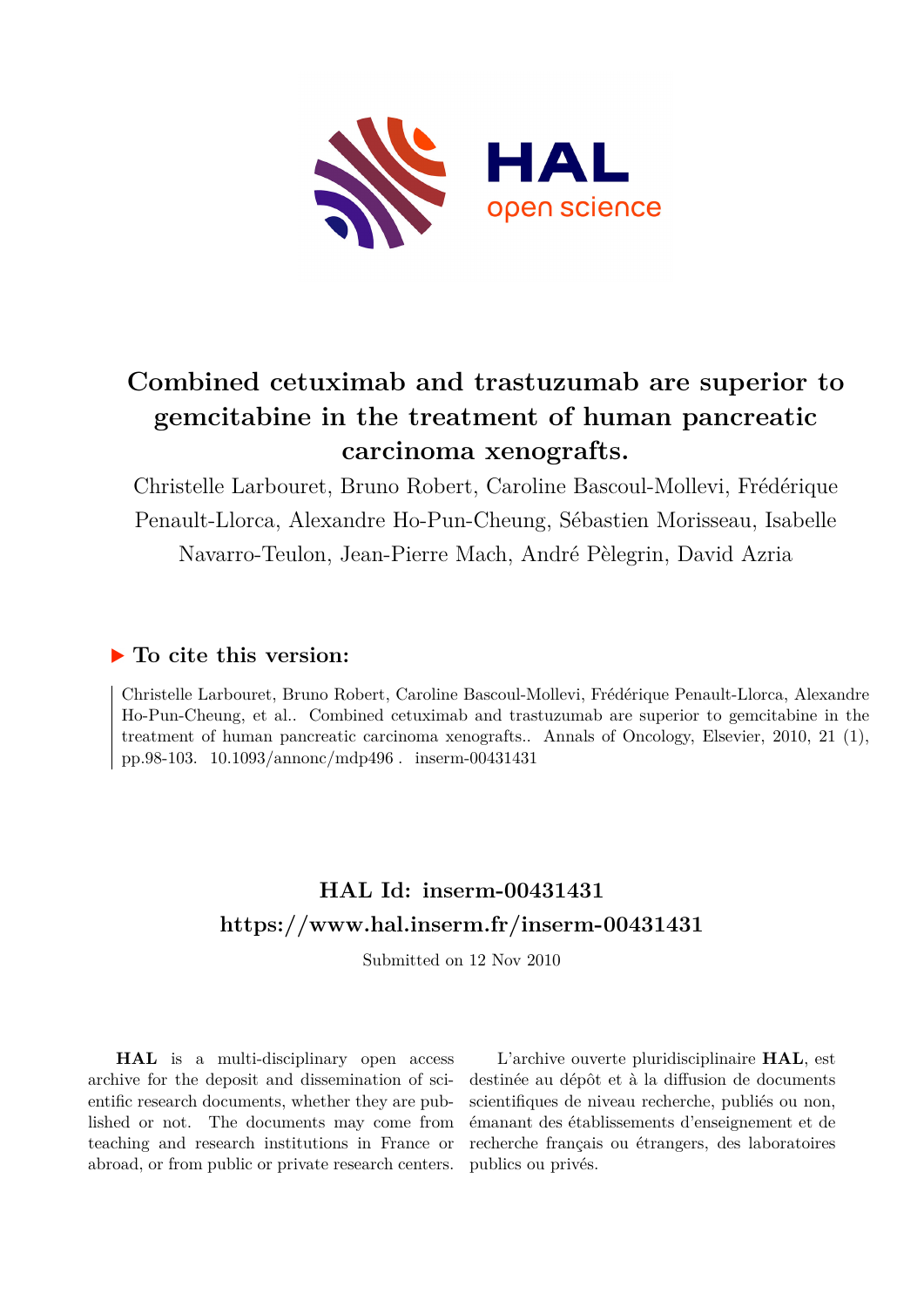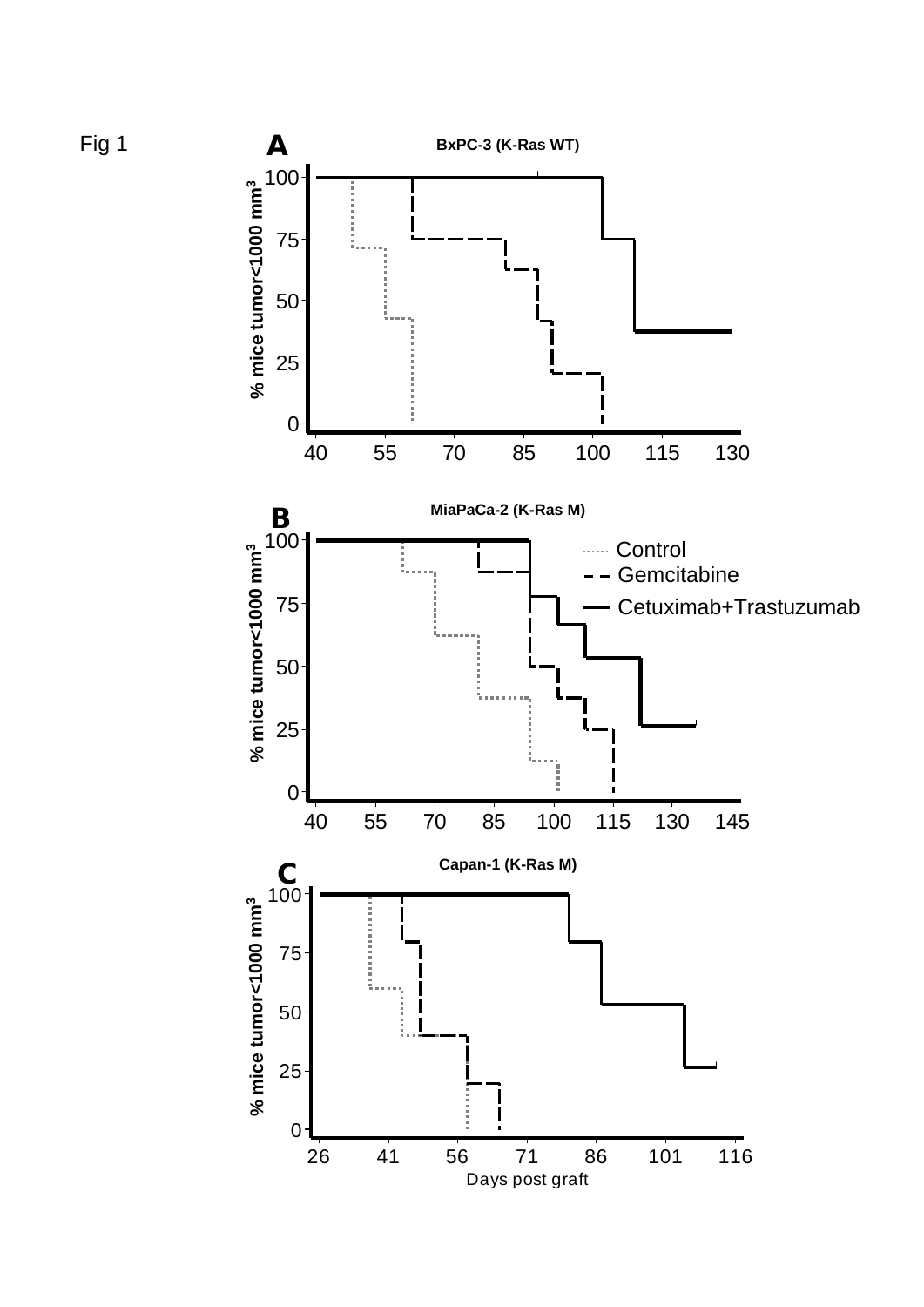

Cetuximab+trastuzumab after progression under gemcitabine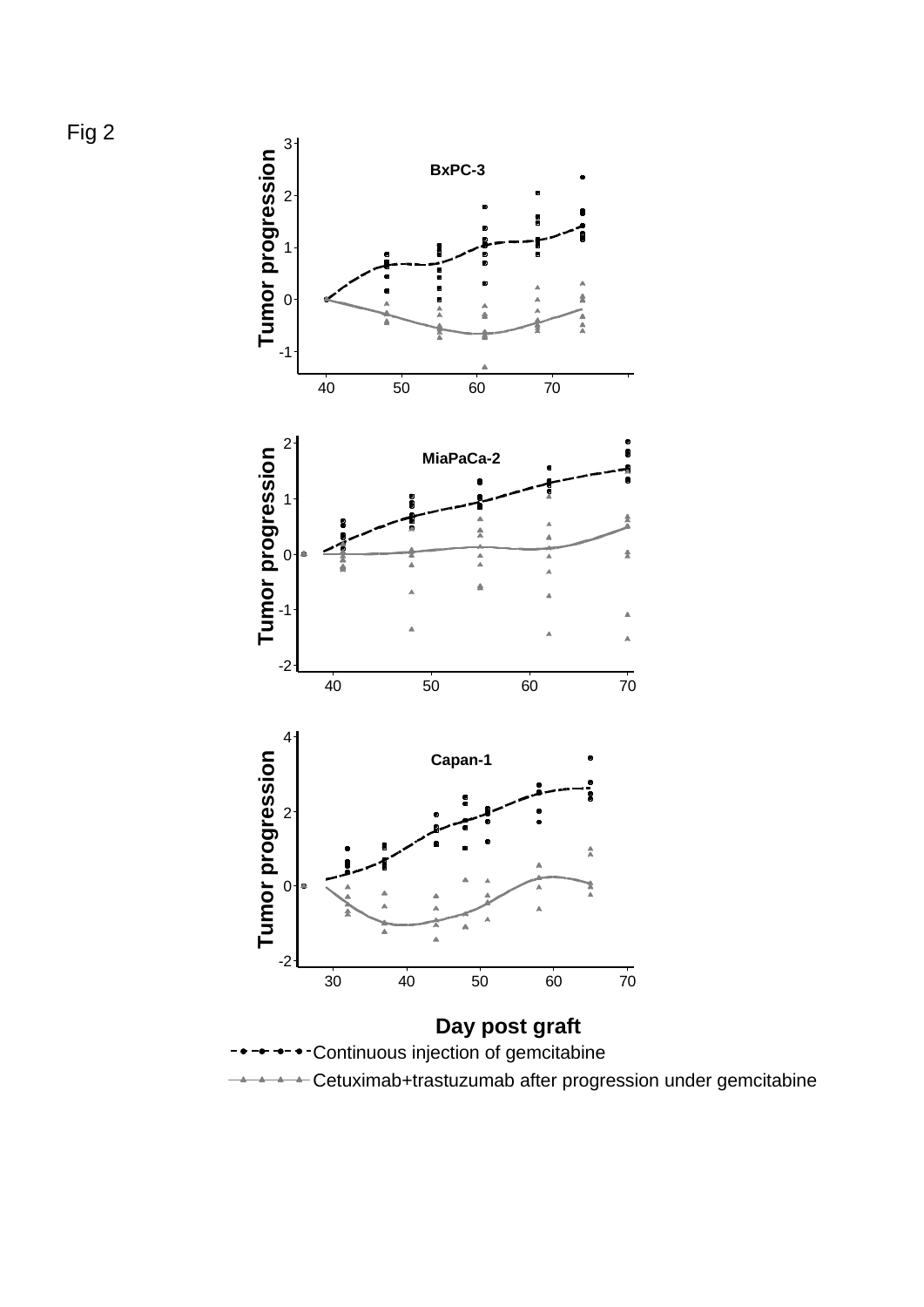

D Ctrl Gem C+T